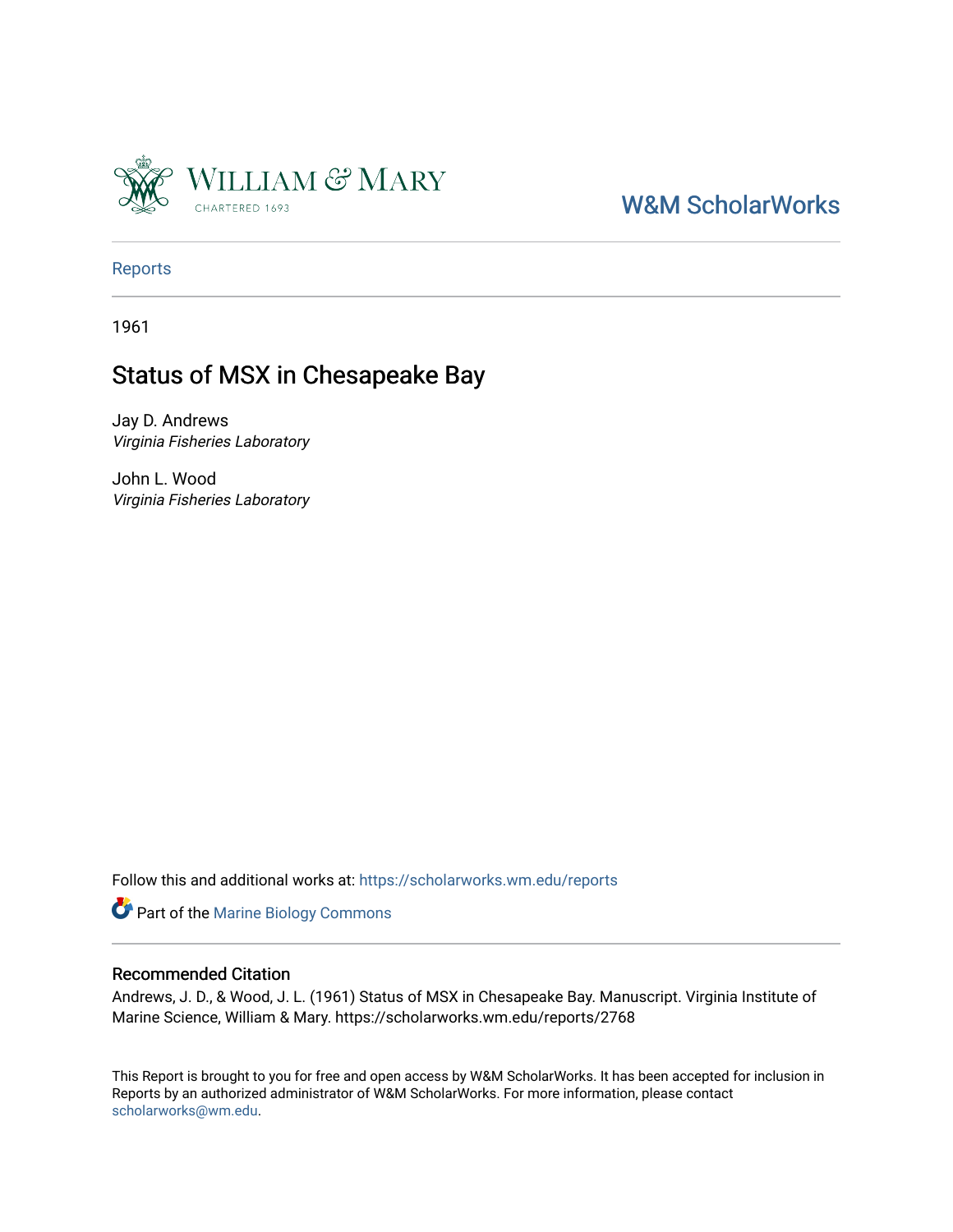Archives  $VVMS$ 6H-  $179$  $Oq\mu$  $H<sub>S</sub>37$  $1$ 96 $\alpha$ 

 $\mathbf{a}$ 

### STATUS OF MSX IN CHESAPEAKE BAY Jay D. Andrews & J. L. Wood 20 Sept. 1961

. . . . .

 $\mathbf{I}$ 

Oyatermen in lower Chesapeake Bay survived the ravages of Dermocyatidium during some hot summers in the past decade only to be scourged by a new disease which appeared in 1969. We had learned to live with Dermocystidium by avoiding infected seed and limiting the number of hot summers oysters were held in :infested areas. How we have the more difficult problen) of adjusting to MSX which is a devastating killer of oysters.

MSX is continuing to kill oysters in lower Chesapeake Bay at a rate prohibitive to oyster planting. New importations of disease=free seed to such areas as Mobjack Bay, Hampton Bar and Gloucester Point, experienced mortalities beginning in August and September 1961 just as in 1960. The hope that isolated plantings would survive in areas such as Mobjack Bay where most oysters have been marketed or died has not been fulfilled. There has been no important extension of areas afflicted with MSX and no noticeable retreat from oyster areas has been observed in 1961.

### Seasonality of Infections & Deaths

MSX kills ovsters mostly in the summer and fall. Most deaths from MSX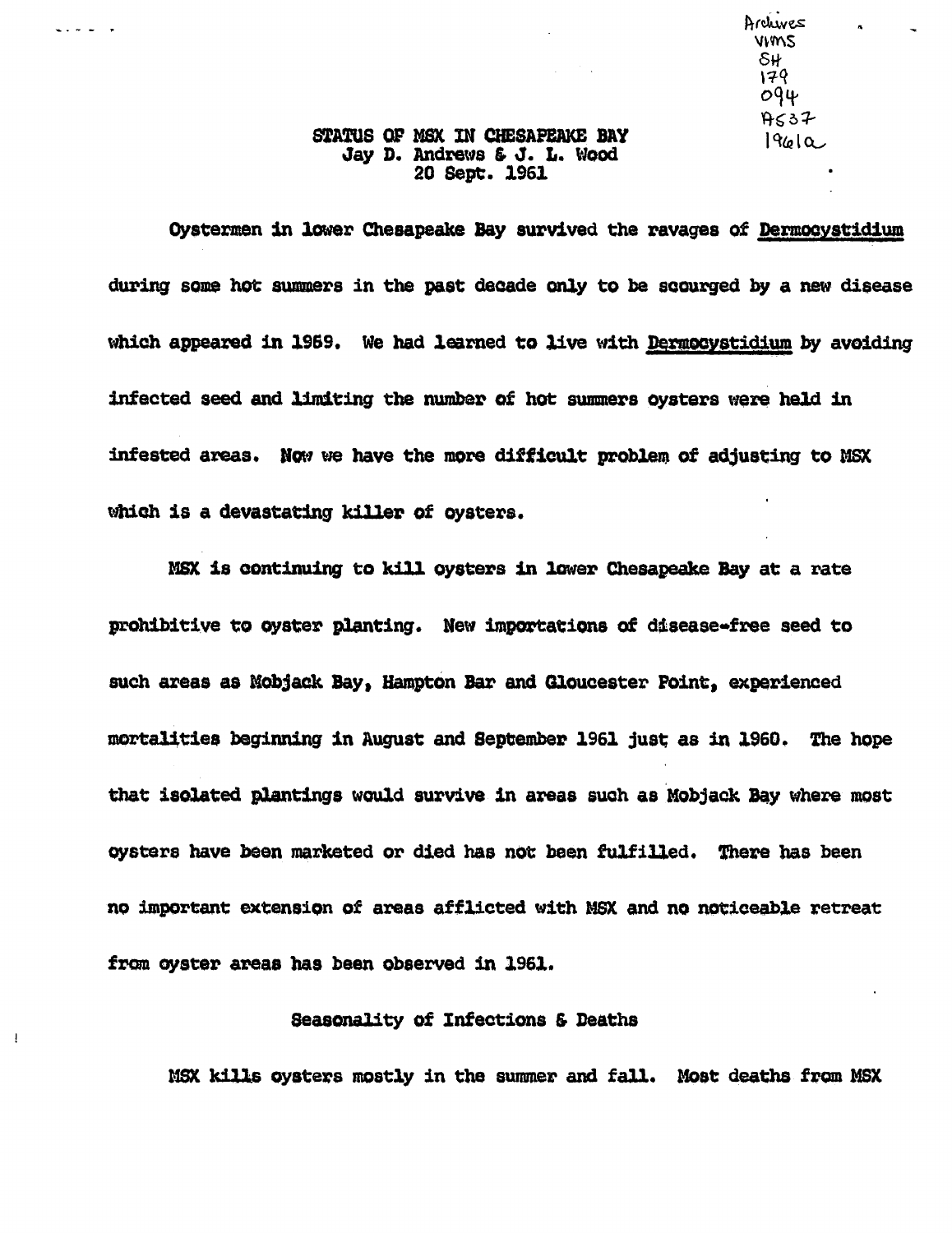occur from June through October. Apparently most infections also occur during this same period when oysters are dying. The time of first kill depends upon the time of planting. It may vary from 6 weeks after infection to 8 months. A useful rule-of-thumb is that oysters infected in early summer die in late summer and those infected in late summer die the following early summer. A small late winter death rate occurs in populations which have had previous losses from MSX. Oysters infected for the first time in late summer do not exhibit a late winter death rate.

Losses from MSX are usually about 50 per cent the first year and slightly less each succeeding year. Once a bed is infested, oysters continue to die throughout the year with the greatest losses occuring from July to November.

#### Dermocystidium

Dermocystidium, the fungus disease of oysters, has so far been at a relatively low level in 1961. Very few oysters with infections survived from 1960 mortalities. This has reduced and delayed infections this summer. Hot weather around the 1st of August and the 1st of September has resulted in a rapid increase in Dermocystidium infections and it is now an important cause

 $-2-$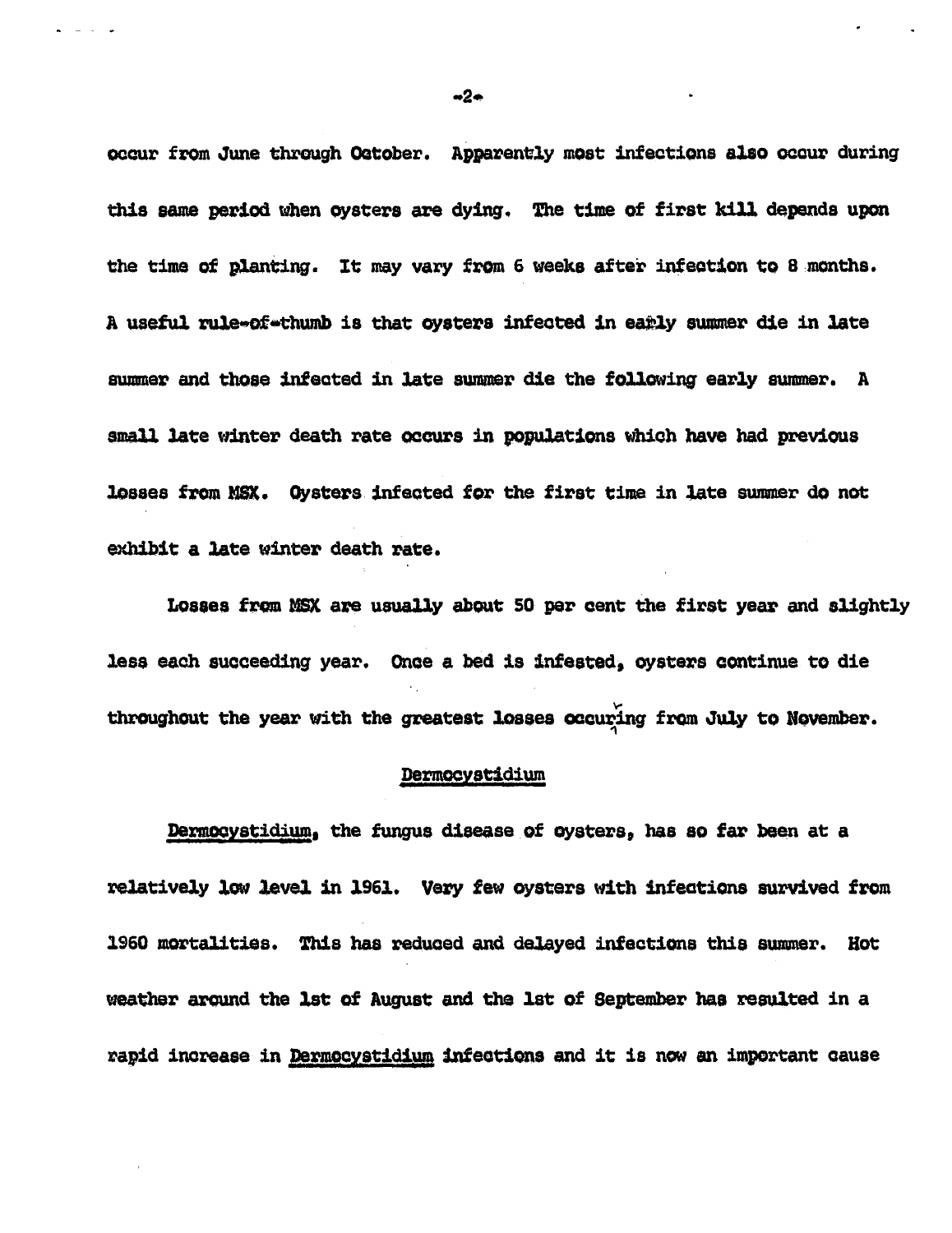of deaths in areas where some old oysters were left. Late summer and fall deaths of oysters can be caused by MSX or Dermocystidium or both.

## Distribution and Status of MSX by Areas

the opening of James River seed beds on lst October poaea these problems for each planter: 1. where can disease-free seed be obtained and 2. where is it safe to plant? A review of present knowledge by areas should be helpful although each oysterman must accept responsibility for his decisions.

1. James River. As far as we know, seed above Wreck Shoal is free of MSX. *shaw*  Recent samples indicate as many as three infectionssin 25 oysters on Wreck. Shoal which is quite low. However. last winter one-third of Wreck Shoal oysters had MSX from mid-summer infections. Most of these oysters got rid of the disease and there was no appreciable death rate on Wreck Shoal. These samples at Wreck Shoal were taken close to the channel and apparently oysters inshore and in shallower water did not get infections. Oysters at Brown Shoals continue to die and show considerable MSX. The lower part of the seed areatshould be avoided particularly by planters in disease-free or border-line areas. Hampton Roads and the lower parts of its tributaries are infested with MSX. These areas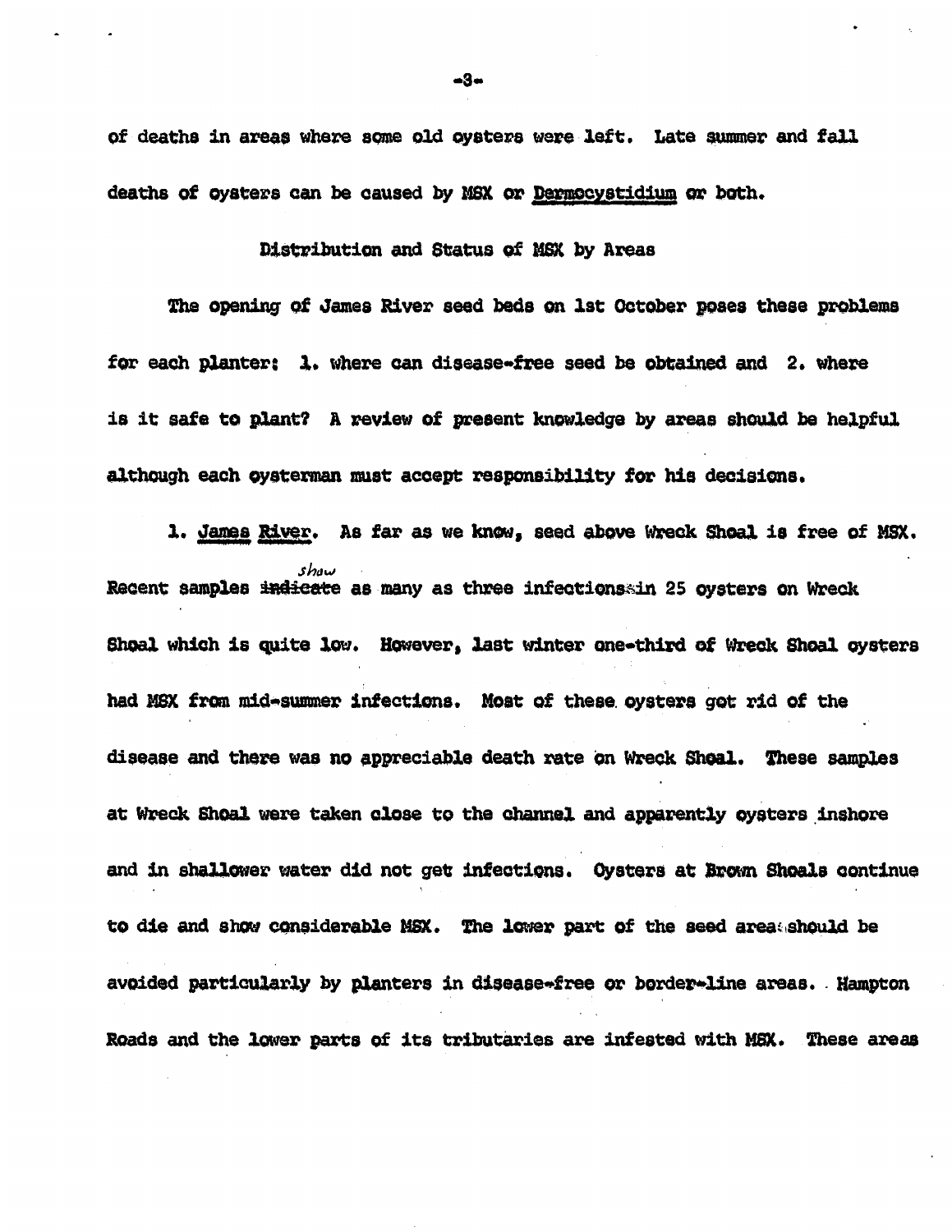should not be used as seed sources in disease-free areas and planting in Hampton Roads is risky.

2. York River and Mobjack Bay. It is not possible to give any detailed advice on safe planting areas in the tributaries of Mobjaok Bay. Oystemen can best judge where it is safe to plant by recent experience. If heavy unexplained losses with the timing of deaths described in this report are observed, there are strong reasons to suspect that MSX is active. In our experience no area once infested with MSX has been found subsequently to be free of the disease.

Losses have been reported up the York River as far as Clay Bank but our trays outside of Foxes Creek (above Cappahosic) have shown no evidence of MSX kills. Recent samples from B. M. Bunting's ground about opposite Clay Bank revealed two infections in 25 oysters.

3. Rappahannock River. Some losses were experienced at the mouth of the Rappahannock River in 1960. Spring samples showed an increase in MSX below Hoghouse which we presume resulted in extensive losses. This has not been checked yet. There has been very little evidence of MSX activity at Hoghouse

 $44-$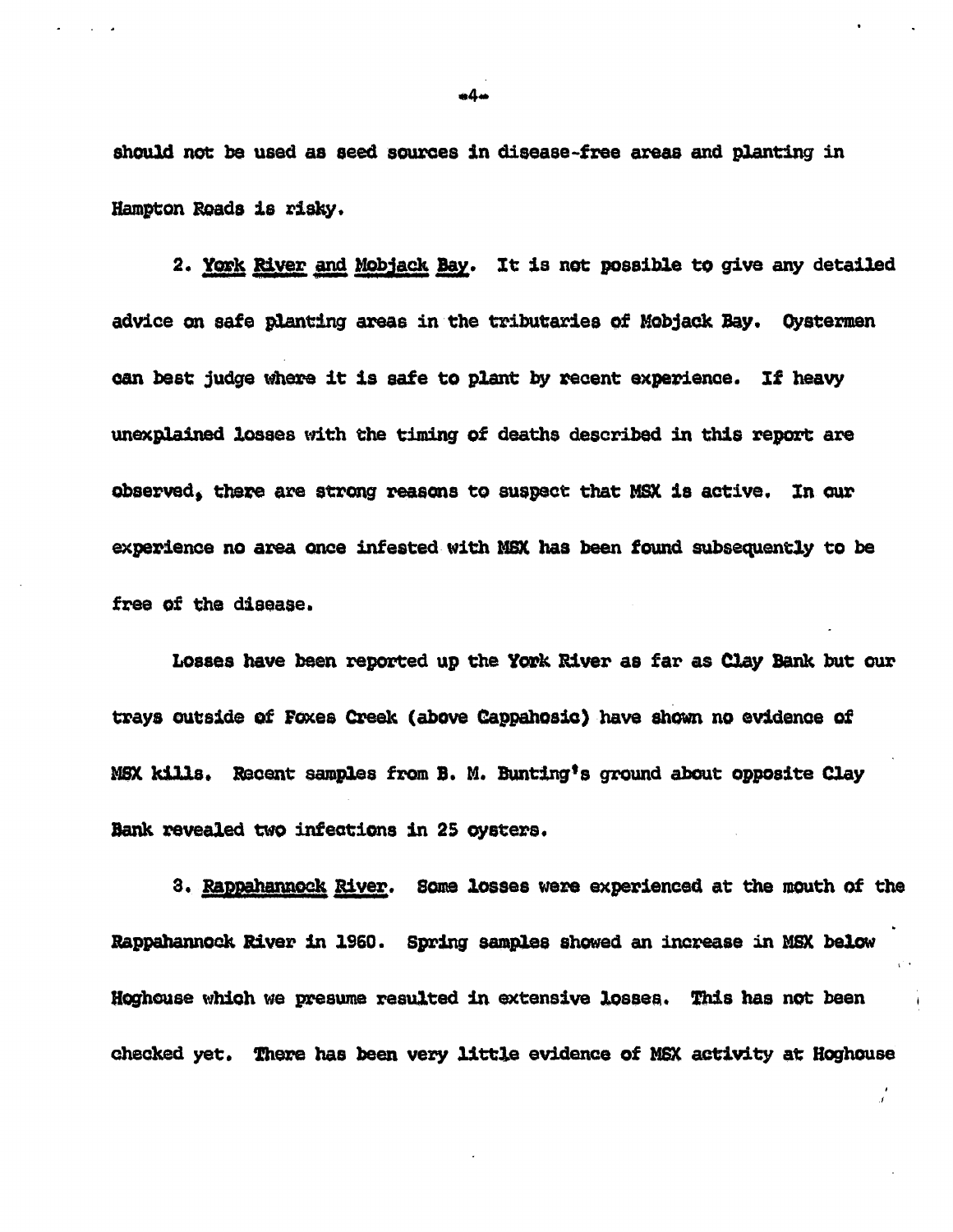and higher in the river. Recent samples, including one from a private ground above Urbanna Creek where losses had been quite heavy, show no disease (one case in 25 oysters at Hoghouse was an exception). Public grounds and private beds examined show no recent deaths (except one) and if this is generally true, it is almost certain that no losses from MSX will occur now before June and July 1962. Beds which look normal now undoubtedly escaped early summer infections and there is no more reason to expect late summer infections. In short, the prospects look excellent for oyster culture in the upper Rappahannock River. above Hoghouse.

4. Potomac River. Not much is known about the Virginia tributaries of the Potomac. No MSX has been found in samples from Nomini Creek. MSX-infested oysters were found at the mouth of the Great Wikcomico in 1960.

5. Pocomoke Sound. No recent samples have been collected from Pocomoke Sound but MSX was found in abundance all the way to the Maryland line in 1960. Presumably retreat to low-salinity waters is the only safe course of action in this area.

6. Bayside Creeks of Eastern Shore. There are so many creeks it is not

 $+5+$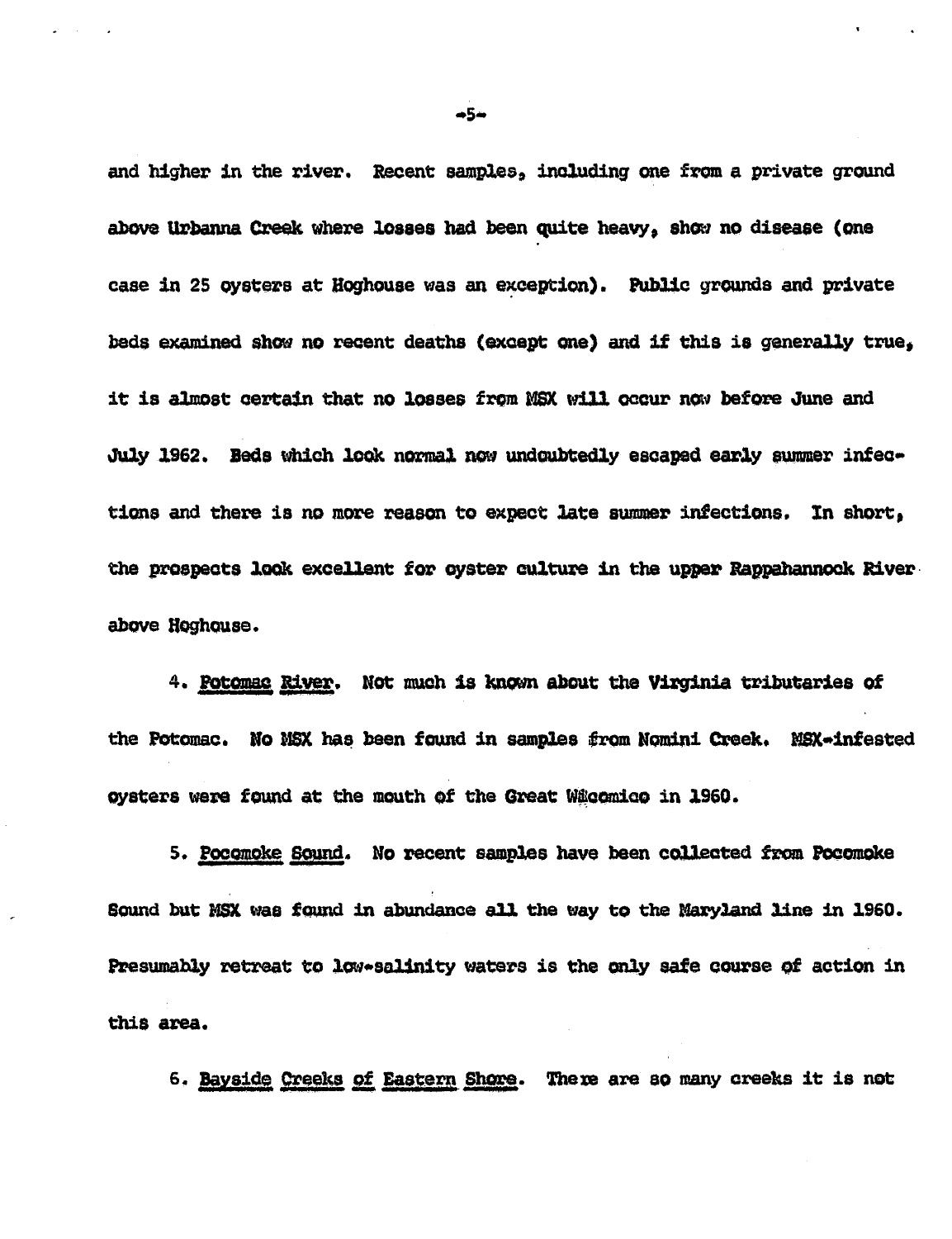feasible to sample enough to draw lines of distribution for MSX. Oystermen must rely upon experience with individual beds based upon the magnitude and timing of losses to judge whether MSX is active. Cherrystone Creek and the Gulf are two areas of regular sampling where NSX is known to occur in abundance. Creeks higher up the peninsula are less salty and may have better prospects.

7. Seaside of Eastern Shore. Nature is always reluctant to give up all her secrets and Seaside has more than its share in respect to Dermocystidium and MSX. MSX was first found on Seaside three years ago this coming October yet we have not observed any epidemic of oysters big enough to detect. It is present in all areas we have sampled and as many as five cases in 25 have been ' .. observed yet no epidemic has occurred. This is a most fortunate situation for Seaside oystermen and we hope this status is retained. It has been argued that Seaside oysters are more resistant to MSX than others and this may be true in part but James River oysters moved to Seaside have so far shown the same exemption from losses.

 $+6-$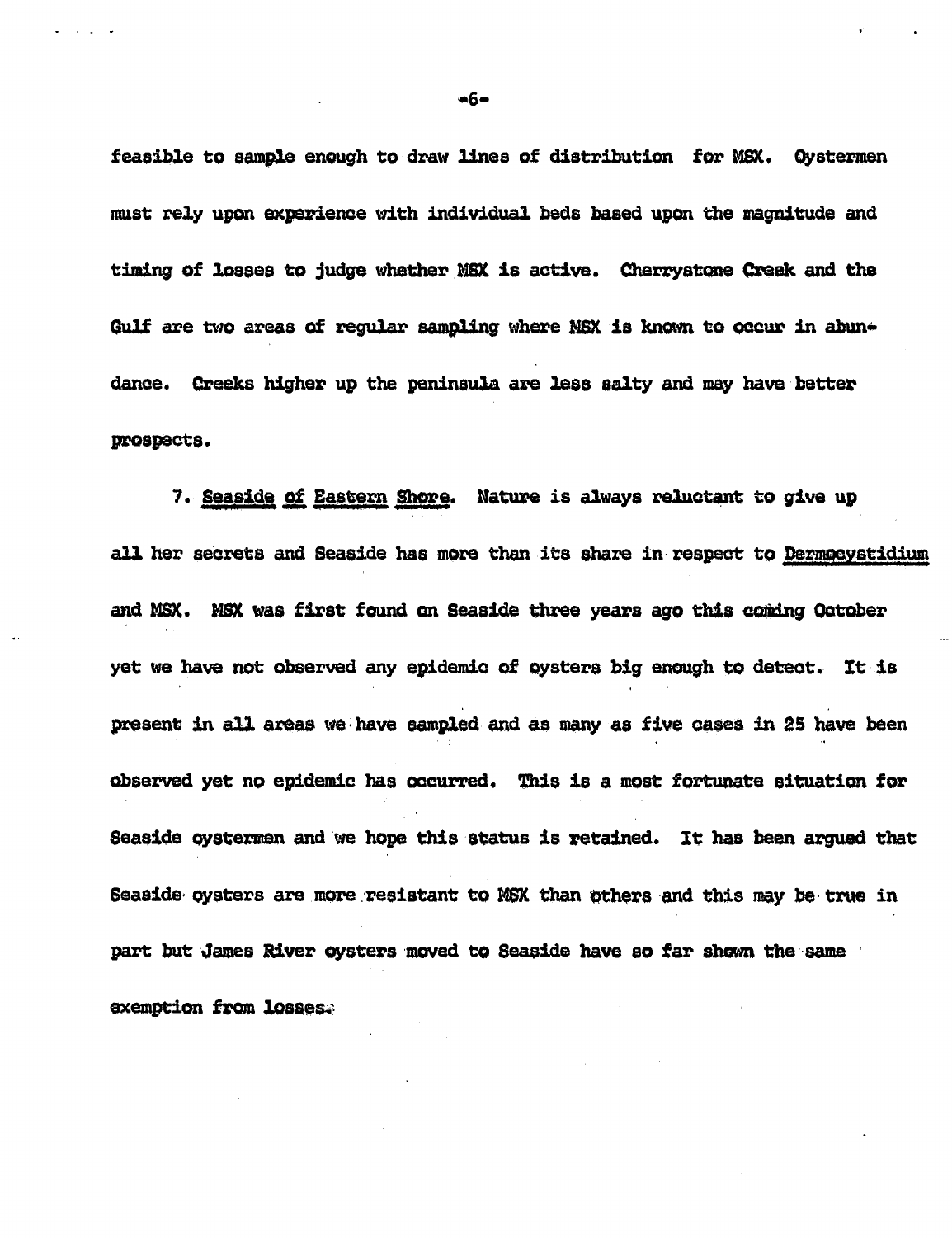almost impossible to follow and predict events in such areas.

با بات ب

We have had excellent cooperation from oystermen in our studies and we would appreciate continued advice and warnings of possible trouble.